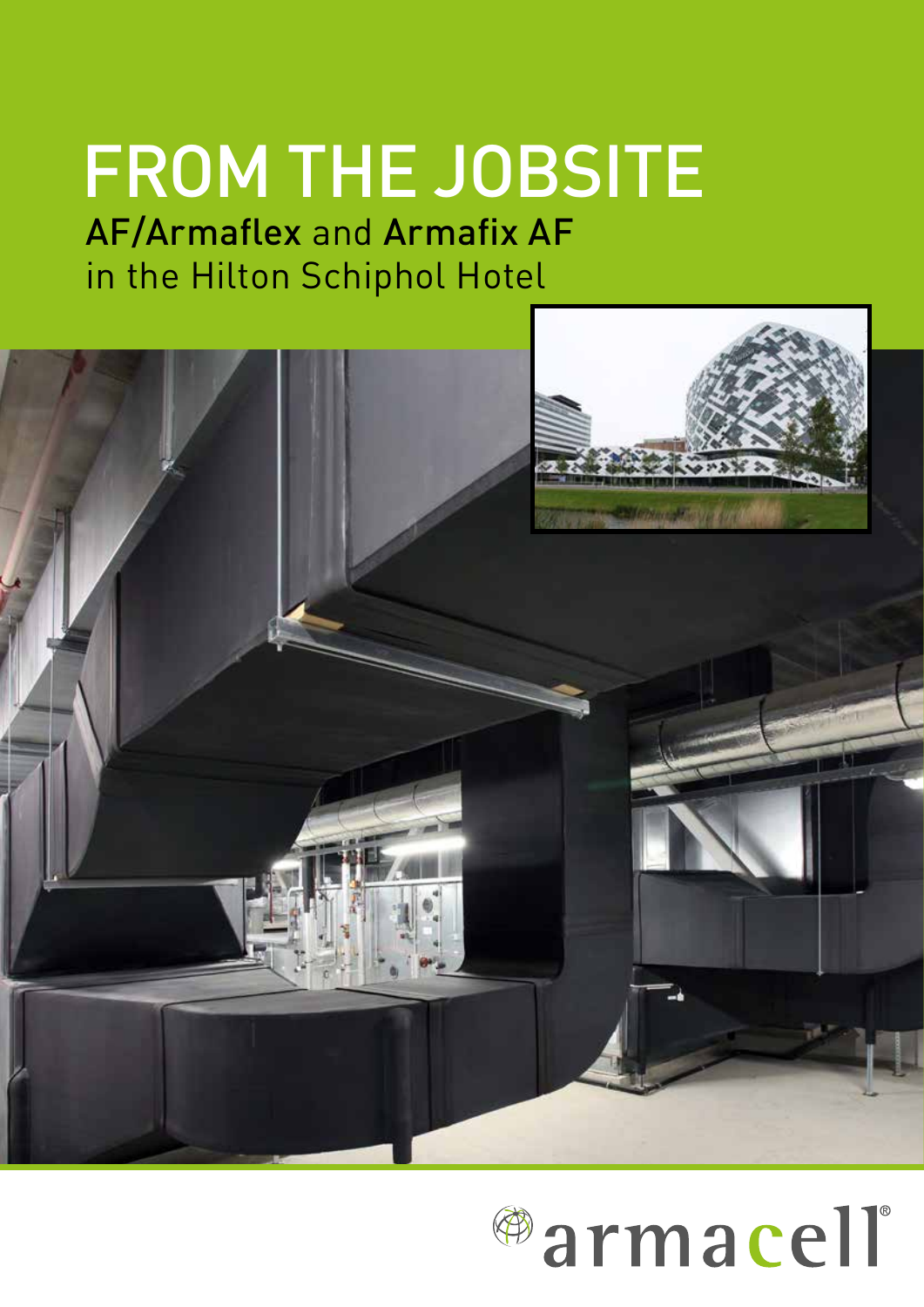The Hilton Amsterdam Airport Schiphol Hotel is one of the first major projects in the Netherlands to be designed as a virtual model in BIM (Building Information Modelling). As such it is a true pioneering achievement by the Delft architecture practice Mecanoo and engineering firms Deerns (Rijswijk) and ABT (Velp) in conjunction with the Schiphol Hotel Property Company (a subsidiary of Schiphol Real Estate). Designing the hotel in BIM has the additional benefit that the model can now also be used to manage and maintain the building efficiently.

#### Sustainable hotel building

When planning the hotel great importance was attached to the sustainability of the building. En-



ergy consumption is 10 % lower than the Energy Performance Coefficient (EPC) legally required in the Netherlands. Consultant engineers Deerns achieved this feat by combining a wide range of energy-saving measures: hot and cold storage in water-bearing layers at a depth of 130 metres, low-temperature heating, heat recovery from conditioned air, high yield MEP systems for heat and cold generation due to the use of heat pumps, as well as energy-efficient lighting and optimized ventilation. The atrium plays a key role in the concept. It admits natural light into the interior of the building and at the same time is important for climate control. Before the outdoor air enters the atrium it is filtered and pre-treated for the hotel rooms. To prevent the interior becoming too hot, anti-sun glass was used for the roof.

### A NEW STAR ON SCHIPHOL BOULEVARD BIM pioneers in the Netherlands

If the hotel industry awarded stars for the insulation concept, the new Hilton Amsterdam Airport Schiphol Hotel would certainly have deserved a fifth star. The impressive building complex relies on the tried-and-tested combination of AF/Armaflex and Armafix AF and the insulation work was carried out under the Armaflex System Warranty.

### Sparkling diamond on the way to the airport

The new Hilton Amsterdam Airport Schiphol Hotel is a striking new landmark in the Dutch capital. The exterior is dominated by the curved cubic structure and diamond-shaped facade elements. With its apparently random arrangement of glass, grey and white elements the building looks like a huge diamond from a distance. Above the plinth, the hotel tower was rotated by 45 degrees setting it apart from the neighbouring buildings on Schiphol Boulevard. This effect is further emphasized by the building's rounded corners. Other highlights of the hotel, which has 433 bedrooms and 23 conference rooms, are the 42-metre-high, glazed-roofed atrium and the column-free ballroom suitable for events with up to 640 quests. Schiphol Airport is just a few minutes' walk away and is reached via a covered pedestrian passage.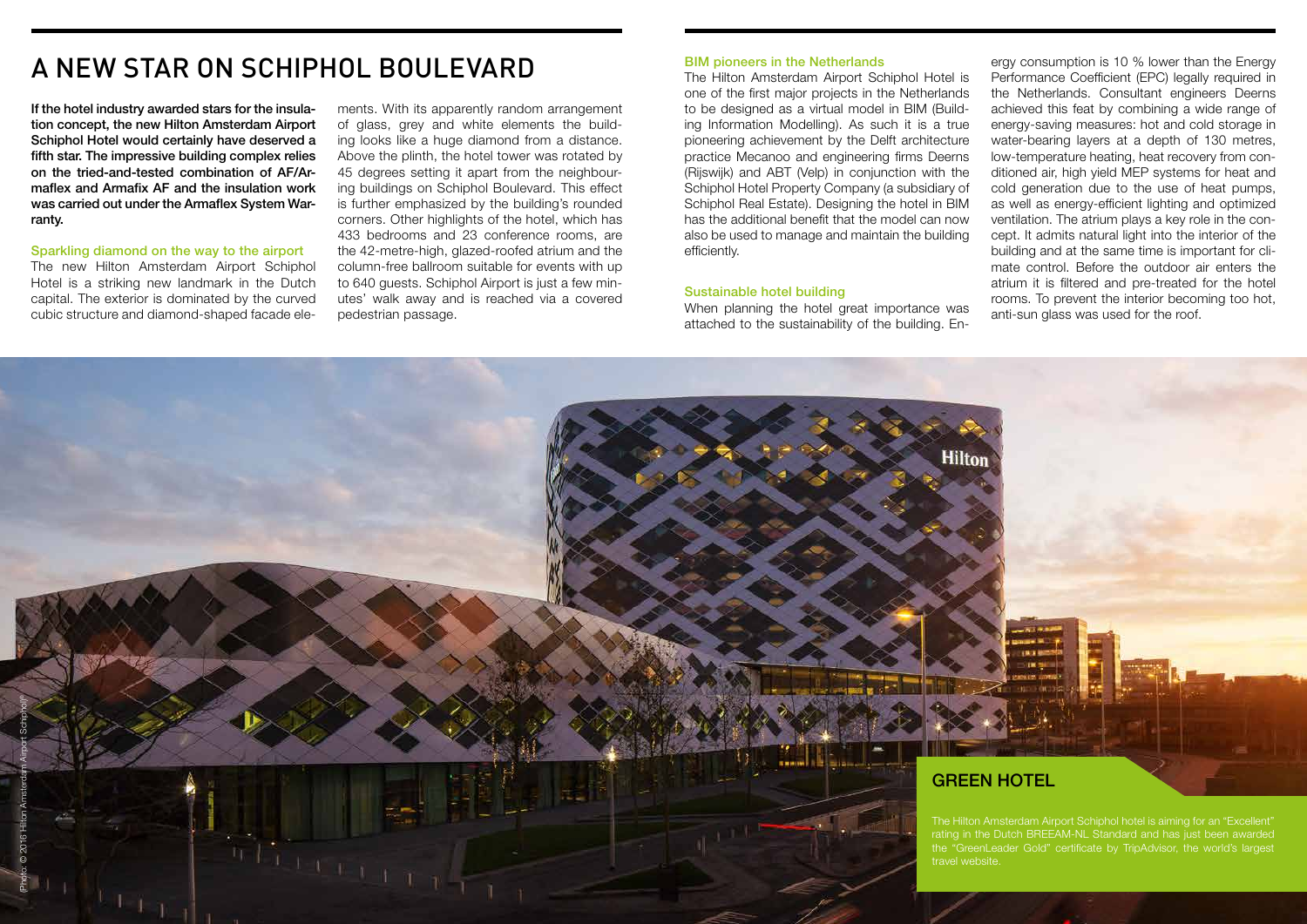# Higher energy efficiency thanks to high-performance insulation

The heating and cooling demands of the building are met by heat pumps; heat wheels, twincoil or cross-flow exchangers were installed for air-handling with heat recovery. 95% of the fans and pumps of the low-temperature heating systems are frequency controlled. All in all, Unica Installatietechniek installed 31 km of pipework in the building complex, around half of which is dedicated to cooling the building. These pipes have feed temperatures of 10 °C and return temperatures of 18 °C. To protect the chilledwater pipes against condensation and energy losses, consultant engineers Deerns specified AF/Armaflex insulation material.

### AF/ARMAFLEX **TUBES**

The hightly flexible material are availahe

#### AF/ARMAFLEX **SHEETS**

On the pipes and on other components in the plant rooms employees of the insulation contractor Riweltie BV installed tubes and sheets in insulation thicknesses of 16 and 19 mm. The outdoor air intake ducts, whose line temperatures lie above the ambient temperature in winter and below it in summer, were also protected against condensation with AF/Armaflex. The insulators installed some  $4,000$  m<sup>2</sup> of AF/Armaflex sheet material in an insulation thickness of 25 mm on the ducts. The classic insulation material with particularly low thermal conductivity and high resistance to water-vapour transmission ensures high energy efficiency and lower operating costs over the whole service life of the insulated equipment. Using the Armafix AF pipe supports makes the system perfect.





More Information about AF/Armaflex Insulation system and Armafix AF pipe support can be found at www.armacell.eu

Armafix AF pipe supports are recommended for use where thermal bridging may occur. This is particularly important on refrigeration and chilled water pipe where condensation between the pipe and its fixing could taking place.

#### ARMAFIX AF PIPE SUPPORTS

is quick and easy to install. In addition to the standard tubes that has been used at the Hilton Hotel there are endless- and selfadhesive version of AF/Armaflex

The elastomeric insulation material has a closed-microcell structure, very low thermal conductivity and high ance to w transmission. These propersure that installations<br>and that in have long-term protection against condensation and energy losses.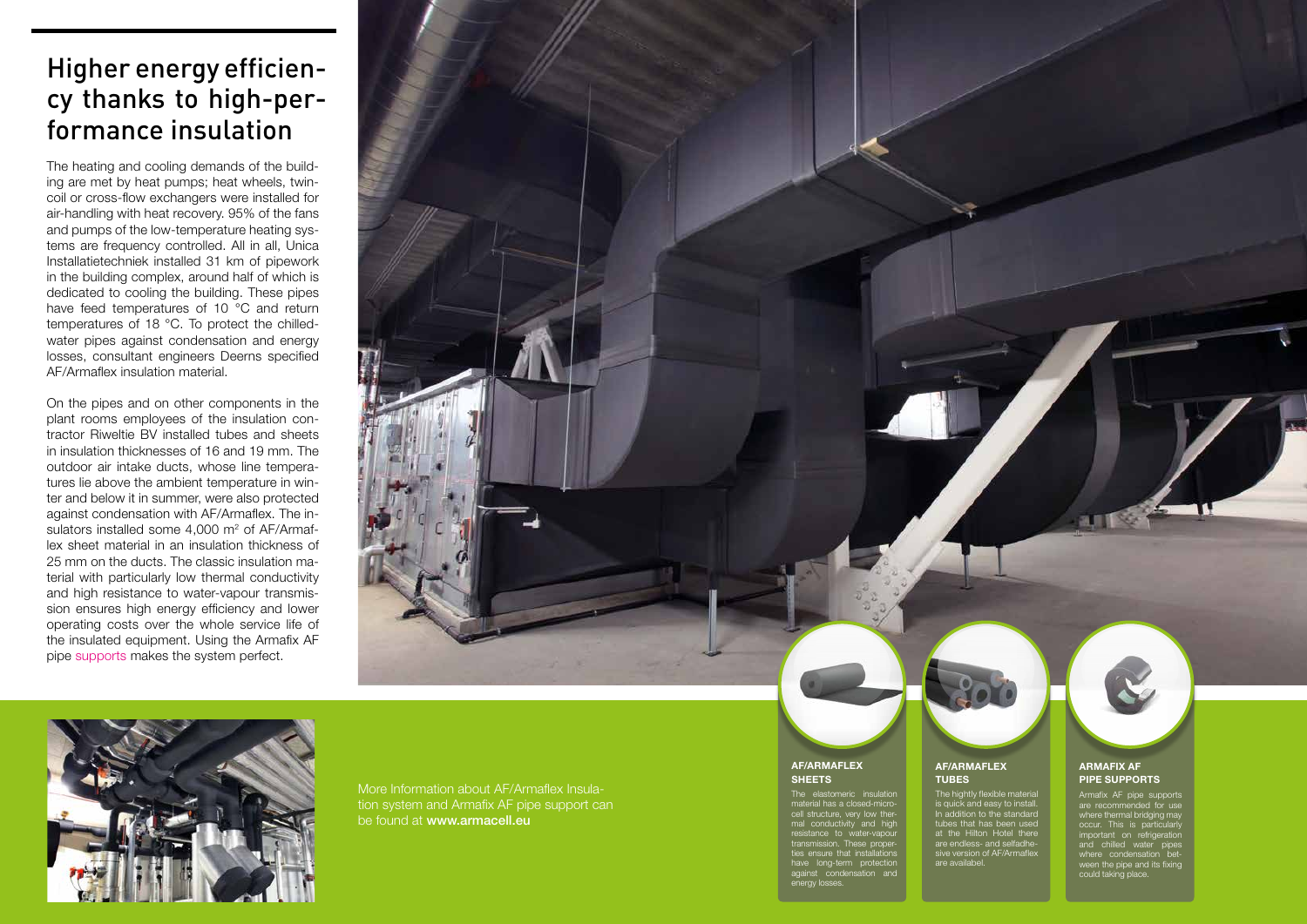6 7

# System solution with the Armafix pipe support

In cold applications, pipe brackets represent a potential weak point in the insulation unless they are correctly insulated. If the pipe is not thermally isolated from the pipe bracket, thermal bridges occur and condensation can form. This leads to increased energy losses, the risk of corrosion and the danger of expensive secondary damage rise. The Armafix pipe support thermally isolates the pipe and bracket from each other. Together with the adjoining Armaflex material it forms an insulation system with long-term reliability for cold applications. The pipe support consists of AF/Armaflex in which segments made of pressure-resistant, environment-friendly PET are embedded. On the outside, shells made of painted aluminium sheeting are glued around the elastomeric insulation material. These distribute the load and also act as an additional vapour barrier. The Armafix pipe support provides the highest possible reliability and can be installed simply, quickly and neatly. When using standard clamps it is necessary to insulate the pipe up to the clamp, glue the ends of the insulation material to the pipe and then apply Armaflex to the supporting device. In contrast, Armafix is simply placed around the

### More security with the Armaflex System **Warranty**

pipe and fastened with the self-adhesive closure. During the subsequent work, the insulator just glues the ends to the tube material. Using Armafix allows savings in terms of time, material and costs.

In the Hilton Schiphol Hotel the insulation work was carried out under the Armaflex System Warranty. In this scheme trained and certified insulation contractors benefit from a warranty of up to ten years, instead of the statutory two years. The Armaflex System Warranty not only offers certified firms a direct competitive advantage, specifiers, wholesalers and clients also benefit from the seal of quality. Because reliability and quality are crucial in cold applications. In many markets insulation contractors attend Armacell training courses on a regular basis and have already been certified as trained Armaflex insulation companies.



With this seal of quality the Hilton Schiphol Hotel, which opened in December last year, can be sure that cold installations have been insulated to the very highest standards in terms of quality and reliability.